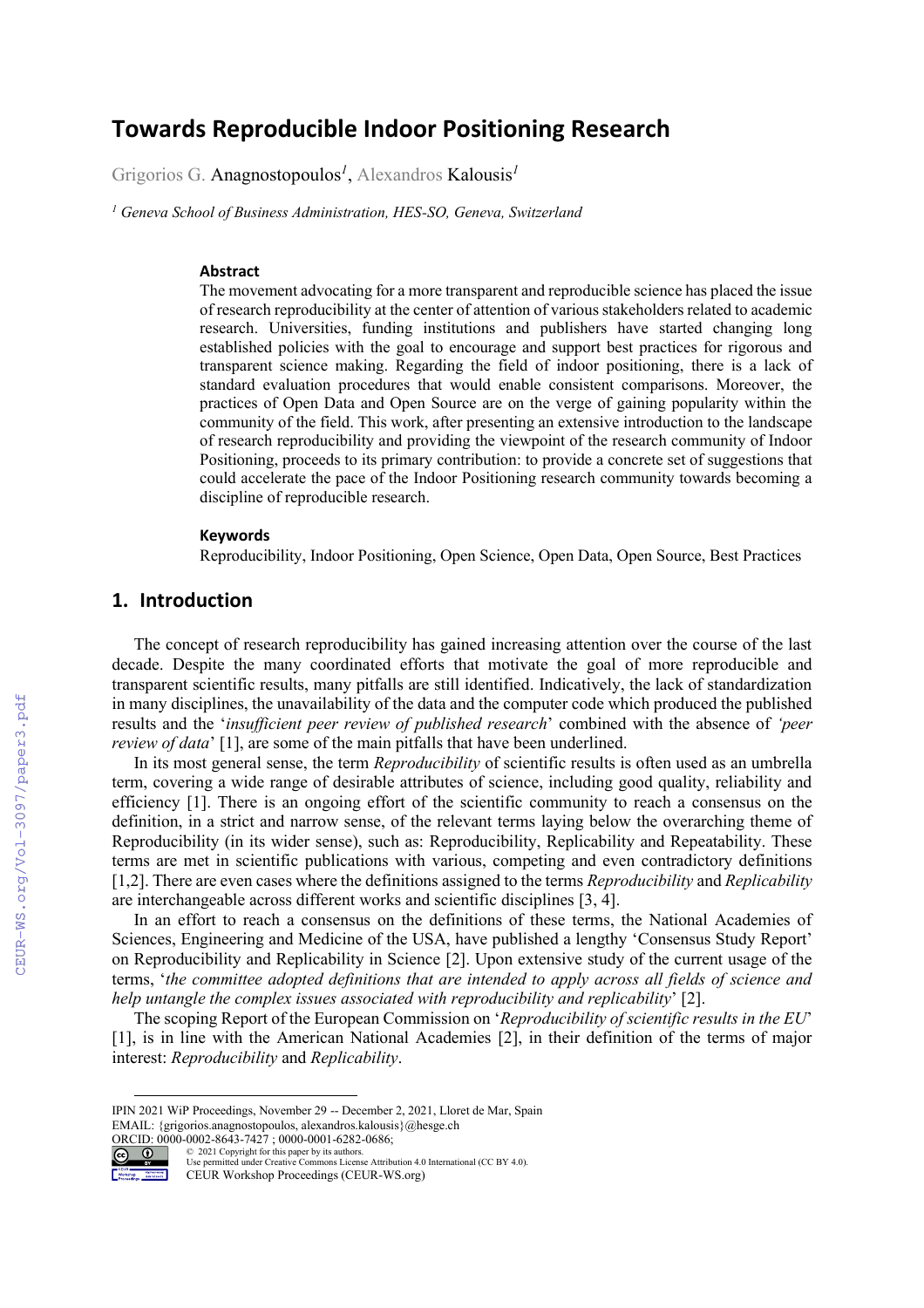**Reproducibility**, in the strict sense, is achieved when new researchers are able to reproduce the analysis of the original authors, using the same '*input data, computational steps, methods, and code; and conditions of analysis*' [2], and obtain consistent results.

**Replicability** is achieved when new researchers are able to obtain '*consistent results across studies aimed at answering the same scientific question*' [2], '*using the same analytical method, but on different datasets*' [1].

In addition, the following terms are also commonly used:

**Repeatability** refers to the ability of the original authors of one work to repeat their experiment (or simply to run their code) under the exact same conditions (data, code, environment, methods, hardware) and obtain consistent results [5].

**Runnability** refers to the ability to obtain consistent results when executing the exact same steps on a new machine, using the same data, computational steps, methods, code and conditions of analysis [5].

**Reusability** refers to '*the looser possibility to re-use the results beyond the original research context, both inside and outside the original scientific discipline*' [1].

The current work presents an extensive overview of the landscape of research reproducibility, before providing the viewpoint of the research community of Indoor Positioning on this matter and proposing a list of concrete suggestions. In Section 2, the concepts of transparency, clarity and verifiability of evaluation are analyzed, with particular focus on Indoor Positioning research. The concept of Open Science, along with the various actions that it relates to, are discussed in Section 3. The ways that relevant best practices are being incentivized are extensively presented Section 4. Section 5 builds on the content of the previous sections to provide a concrete set of suggestions that could accelerate the pace of the Indoor Positioning research community towards becoming a truly Reproducible discipline. Lastly, conclusions drawn and future directions are discussed is Section 6.

# **2. Transparency, Clarity and Verifiability of Evaluation**

Transparency, clarity, and verifiability of evaluation of scientific research are crucial values of science ethics. '*The integrity of datasets; the availability of data and the transparency of data collection methods (what was not reported, what was not used, why); the coherence of the approach (preregistration of method/protocol)*' [1], are crucial elements that may enhance the reproducibility of scientific findings.

#### **2.1. Verifiability of Evaluation in Indoor Positioning Research**

The aspects related to the transparency and verifiability of evaluation, which are of great importance for all disciplines, are of particular interest when considering them in the context of Indoor Positioning research. The way data are collected, processed, and used for evaluation has not been standardized so far, by the community of the field. Nevertheless, the way these steps are performed greatly affects the outcome of the experiments utilizing them.

A particularly relevant work by Adler et al. [6] has studied the evaluation practices of Indoor Positioning research, performing a survey on papers from the IPIN conferences of the period 2010- 2014 [6]. In their emblematic work, Adler et al. [6] analyzed 183 papers, categorizing them according to their *Ground Truth* collection method, their type of *Evaluation*, their type of *Reference System*, and their *Baselines*.

In terms of the *Evaluation* categories, Adler et al. [6] categorized works in different Evaluation approaches such as Discrete Point Experiments, Grid-like Experiments, and Office Walk Experiments. Undeniably, the *Reference Systems* used to establish the ground truth are very closely related to the evaluation process. Examples of Reference System categories are the use of Landmarks ('Single reference points with varying degree of accuracy'), of Paths ('e.g., fixed points on the floor or landmarks in the vicinity'), of Optical Systems (tracking the target using cameras) or of GNSS Reference systems.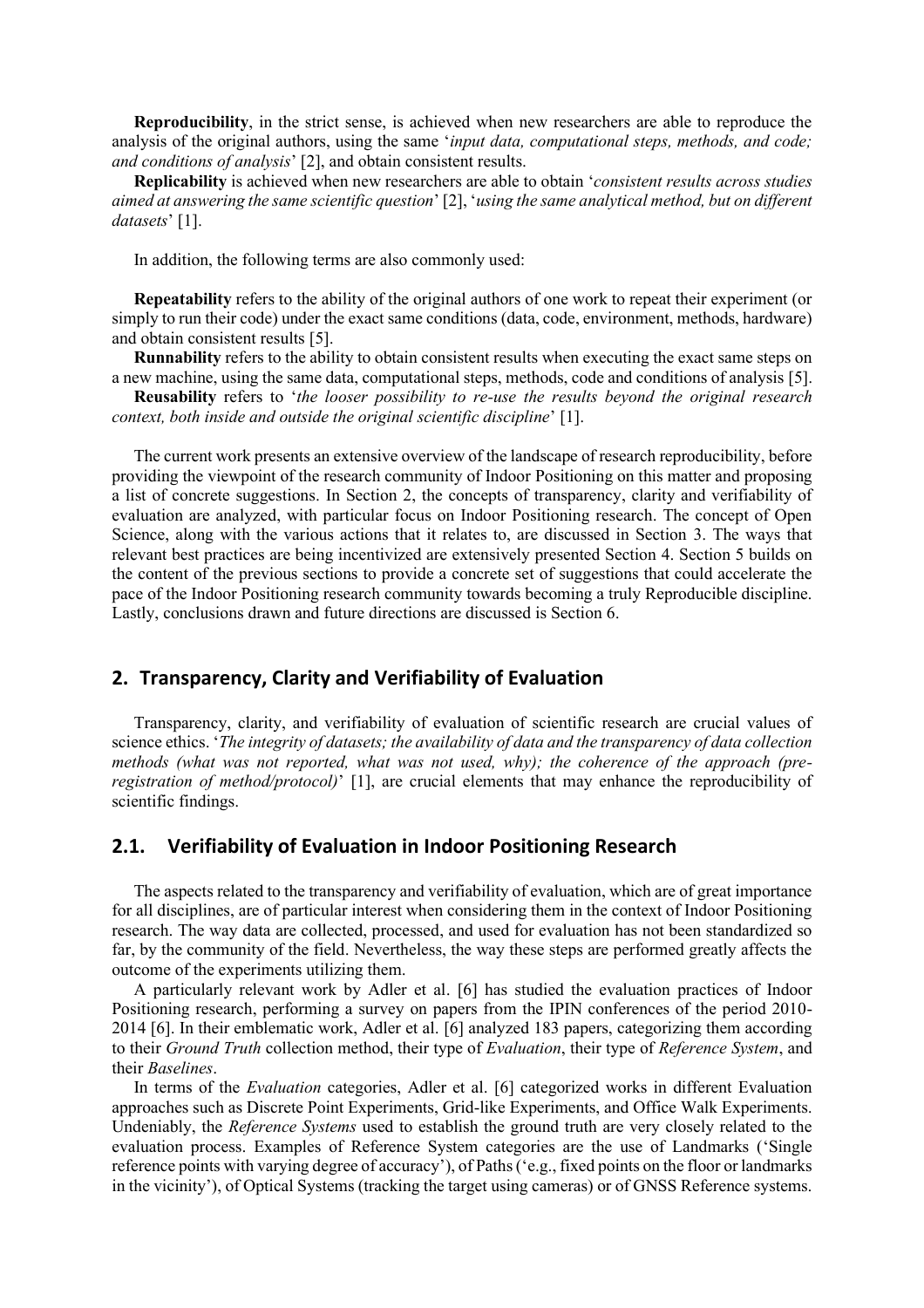Upon their analysis, the authors of [6] concluded that although '*most of all papers describe their setup very well, … (they) tend to neglect the information on how the ground truth information was gathered.*' More particularly, regarding the ground truth definition, they observed a complete absence of reporting the way the time reference was obtained, in contrast to the commonly reported spatial reference. Various works have proposed protocols for the spatio-temporal definition of the ground truth and for its comparison to the obtained location estimates [7, 8]. The authors underline that following a well reported and rigorous methodology for the spatio-temporal definition of the ground truth is indispensable [6]. Lastly, Adler et al. [6] identified a systematic lack of external baselines in the evaluation section of the studied papers. With no baseline to compare against, it is hard to evaluate the potential of new methods and '*to quantify the progress made over the years*' [6].

The selection of the evaluation metrics is an important feature of complete reporting. It is often the case that single evaluation metrics are reported (mean, median, percentiles, standard deviation, Root Mean Square Error, Mean Square Error, etc.). In addition, error distributions depicted in the form of boxplots or of Cumulative Distribution Functions are also commonly reported, providing a better overview of the performance. Metrics that go beyond the Euclidean distance between the true and the estimated positions have recently been proposed. Such approaches take into consideration the particularities of the buildings, defining the positioning error as '*the length of the pedestrian path that connects the estimated position to the true position*' [9]. Since Indoor Positioning Systems (IPSs) may be used in different scenarios, facilitating very distinct services, there is no golden standard of an evaluation metric. It is therefore recommended for authors to provide the source code of their work, so that all relevant metrics can be easily calculated. Authors may choose to report the metrics relevant to their use case, but an open code approach would facilitate reusability, where multiple metrics may be evaluated.

An important aspect of transparent and verifiable evaluation is the availability of the used datasets. It is not sufficient to simply use a publicly available dataset, as the train/validation/test separation of the data should also be openly reported. Moreover, the principles of using the train/validation/test sets should be carefully respected. No evaluation should take place using the training set. Moreover, any potential tuning of hyperparameters should be performed on a validation set, which must be distinct from the (previously unseen by any other operation) test set on which results are reported. It is not uncommon to find works reporting performance on data that have been used either for training the model or for tuning certain hyperparameters, practices that enact the error of information leakage.

# **3. Open Science - Publicly Sharing Contributing Resources**

The concept of Open Science describes a wide spectrum of actions that make '*the content and process of producing evidence and claims transparent and accessible to others*' [10]. The *Manifesto for reproducible Science* states that '*Transparency is a scientific ideal, and adding 'open' should therefore be redundant. Science often lacks openness: many published articles are not available to people without a personal or institutional subscription, and most data, materials and code supporting research outcomes are not made accessible, for example, in a public repository*' [10]. In this section we discuss a few main actions of openness, which have the potential to contribute to the goal of more reproducible research.

#### **3.1. Open Data**

A principal target of the movement of *Open Science* is the availability of *Open Research Data*, which can enhance reproducibility, verifiability and comparability of scientific results [11]. Sharing data can also facilitate the establishment of benchmarks and can save considerable time that would be required if all authors had to perform their own data collection.

A commonly used guideline for the way data should be shared is the *FAIR Guiding Principles* [12]. The *FAIR Principles* require data sharing in ways that guarantee that data are *Findable*, *Accessible*, *Interoperable*, and *Reusable*. *Findable* data should be assigned a unique and persistent identifier, should contain rich descriptive metadata and should be indexed in a searchable resource. *Accessible* (meta)data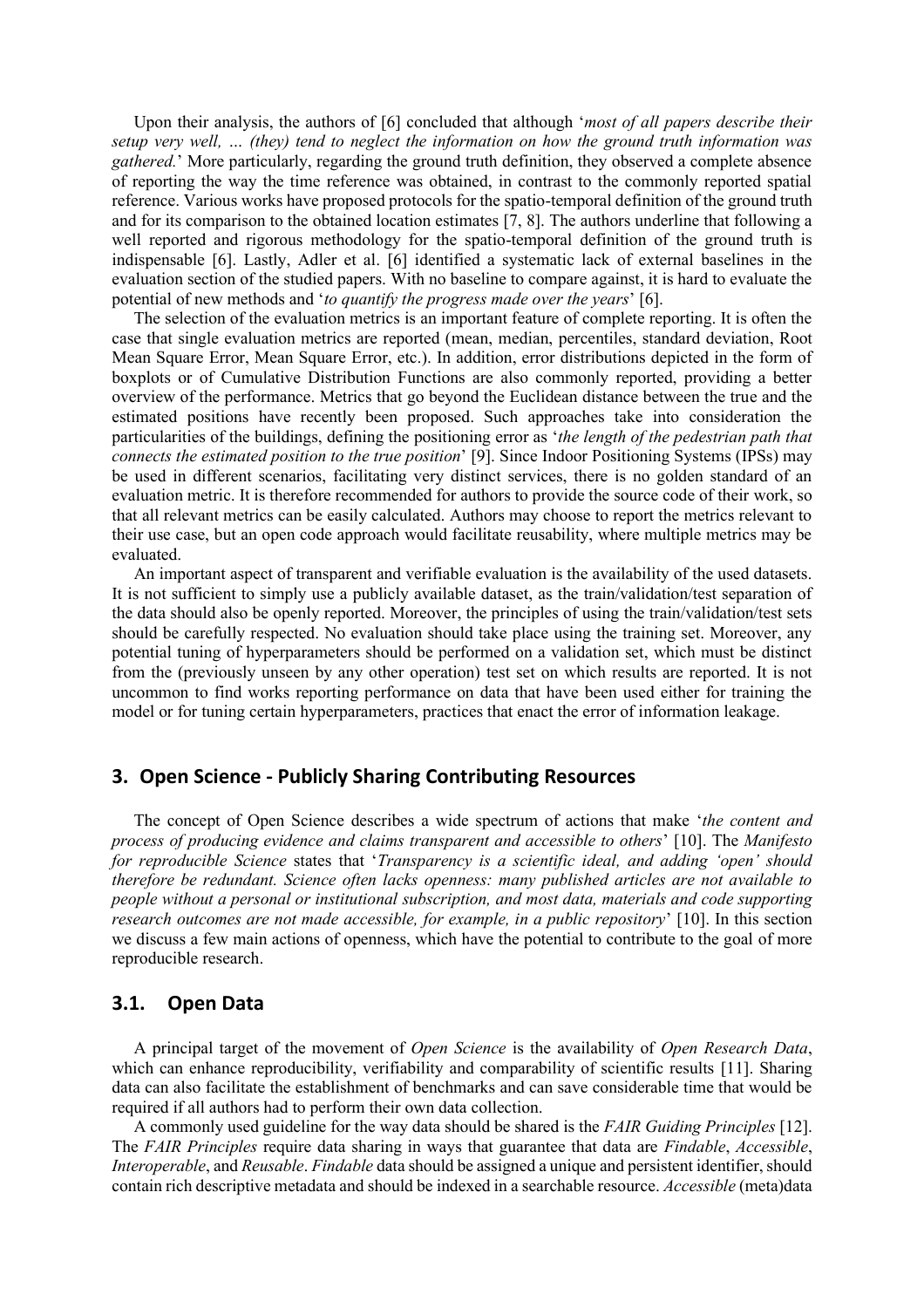should be retrievable by their identifier using a standardized communication protocol that should be open, free, and universally implementable. Moreover, metadata should remain accessible, even when the data might no longer be available. *Interoperable* (meta)data should use a formal, accessible, shared, and broadly applicable language for knowledge representation, including qualified references to other (meta)data that may be relevant. *Reusable* data should be richly described with a plurality of accurate and relevant attributes, aiming at a clear and accessible data usage [12]. Including a license indicating the conditions under which the data can be used is of great importance. Various repositories support the sharing of open research data, such as the *Zenodo* repository or IEEE's *DataPort*.

# **3.2. Open Source**

*Open Source*, or *Open Code*, is another very useful practice of *Open Science*, in which authors share the source code implementation that was used to produce the results of their published work. The code carries the potential to unambiguously present the exact way the reported results were produced. The shared code may concern all steps of the work, from the implementation of a new method that the paper may have proposed, to the experimental setting, the data digestion, and the results' calculation and their visualization. Simply sharing the code may not suffice for the code to be functional in other systems and to produce the same results. All package and library versions used, and all potential dependencies should be indicated. Authors could choose to share a file which can be used to recreate the environment used (such as the *yml* filetype). Lastly, it is crucial to share the random seed for non-deterministic operations.

*Open Source* should abide by the same standards as the ones discussed for *Open Data* [11]. More particularly, the code should be publicly available with a persistent, unique reference (like DOI). It should be well commented and should contain helpful metadata, explaining the content and guiding the users on the way the code can be used. Including a license, indicating the conditions under which the code can be used and extended is also very important.

# **3.3. CRediT – Contributor Roles Taxonomy**

In the spirit of openness and transparency, the exact type of contribution of each researcher appearing in a paper's author list should be clearly stated. CRediT [13] is a widely used high-level taxonomy of Contributor Roles, representing the roles typically played by contributors to scientific scholarly output. Such public recognition of various roles of contributors can foster the collaboration of different teams and motivate data and material exchange. For instance, the pre-agreement on these publicly stated roles may remove the reservations of teams to share material and data with other teams, since the recognition of their contribution will have been agreed upon.

# **3.4. Registered Reports**

*Registered Reports* is a publishing format in which authors submit for peer review a detailed description of a study/experiment they intend to undertake, describing the methodology and the protocol to be followed [14]. In Stage 1 review, fellow peers review a '*manuscript that includes an Introduction, Methods, and the results of any pilot experiments that motivate the research proposal*'. Upon the Stage 1 review, and its potential revisions, works with high quality protocols receive an *In-Principle Acceptance (IPA)*, which represents the promise that the final form of the paper will be accepted for publication if the authors follow through with the registered methodology, regardless of the outcome of the study [1]. The authors that receive the IPA can proceed to implementing the proposed experiment, collecting the data and enriching the initial manuscript with the sections presenting Results and Discussion. This complete version of the manuscript undergoes a Stage 2 review. After the potential revisions that may be suggested, the manuscripts are published. Naturally, authors are strongly encouraged to openly share data and code.

This publishing format can have numerous advantages. An important factor is that authors receive peer feedback on the process of designing their protocol, which can lead to the selection of more robust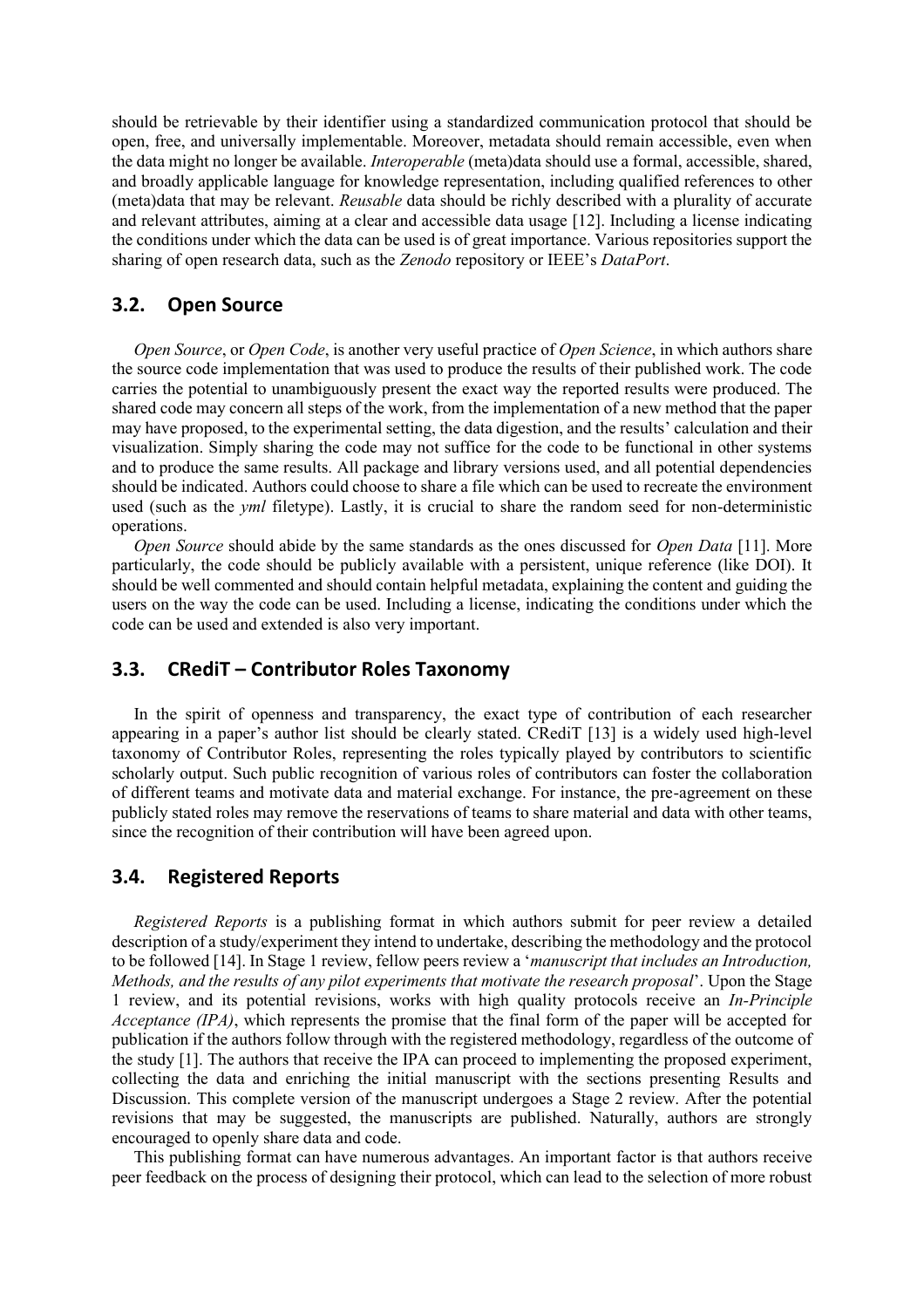protocols. Moreover, this publishing format '*emphasizes the importance of the research question and the quality of methodology*' [1], rather than prioritizing positive results. At the time of writing this paper '*288 journals use the Registered Reports publishing format either as a regular submission option or as part of a single special issue*' [14].

# **4. Incentivizing Best Practices**

The movement promoting Open Science and Research Reproducibility has inspired and motivated many researchers in refining their overall research workflow management with the aim of conforming to the highest standards of scientific rigor. Nevertheless, it is widely accepted that the facilitation of a widespread establishment of best practices requires an organized change and systemic support, as it cannot simply rely on the motivation of individuals. There has been a growing realization that '*little progress can be made if becoming involved in such activities reduces a researcher's chances of rank and status advancement and other rewards*' [15].

The fact that '*little emphasis is placed on the rigor of research when hiring, reviewing, and promoting researchers*' [16] has been identified as a major counter-factor, preventing the wide adoption of best practices. A related identified issue is that the '*novelty*' of research is systematically favored over '*rigour*' [16]. This phenomenon, often referred to as '*publication bias'* [17], is a strong feedback loop, fueling the incentive structure that favors the publication of novel results over the publication of negative results or of replication studies. The publication bias effect is accused of facilitating '*the dissemination and maintenance of false knowledge*' [17]. This is because, '*when incentives favor novelty over replication, false results persist in the literature unchallenged, reducing efficiency in knowledge accumulation*' [18].

A significant additional effort is required to produce scientific results that are reproducible, which raises the questions of how this additional cost is covered and how the adherence to these practices is rewarded. There is no easy way to accurately quantify this additional effort in a general manner. The stance of the relevant literature on estimating this cost varies from the rather optimistic view that '*authors can increase the trustworthiness and reproducibility of research results with relatively little effort*' [11], to the more pessimistic view, suggesting that '*researchers who adopt good practice in reproducibility are working a double-shift*' [1]. It is, however, commonly accepted [1, 2, 10, 11, 15, 16, 19], that the structure of incentives for researchers has not favored the adoption of these costly practices. There is undeniably a cost of adhering to these principles that is '*not usually paid for by the funder nor supported by the home research institution (it may be seen as giving competing institutions an advantage) and it does not carry a premium*' [1].

The scientific community has identified this problematic structure of systemically created incentives and several initiatives have been initiated with the goal of mitigating this problem. Two of the most characteristic and impactive initiatives are the *Declaration on Research Assessment (DORA)* [20], and *The Hong Kong Principles for assessing researchers* [16], discussed below, in Sections 4.1 and 4.2 respectively. The goal of these initiatives is to motivate a systemic change of the incentive structure. Such a shift will reward those that follow best practices and will motivate others to do so as well. Moreover, it will provide researchers with the incentives to adhere to best practices without a negative impact on their careers.

### **4.1. DORA Declaration**

The *Declaration on Research Assessment* (DORA) [20] was developed in 2012, during the Annual Meeting of the American Society for Cell Biology in San Francisco and ever since it has achieved a global impact across scientific disciplines. The goal of the declaration was to promote improved ways of evaluating researchers and scholarly research outputs. The declaration emphasizes the need to assess research on its own merits rather than based on the journal in which the research is published. The declaration has been signed by several institutions and individuals. The signatories of DORA support the adoption of the proposed practices in research assessment.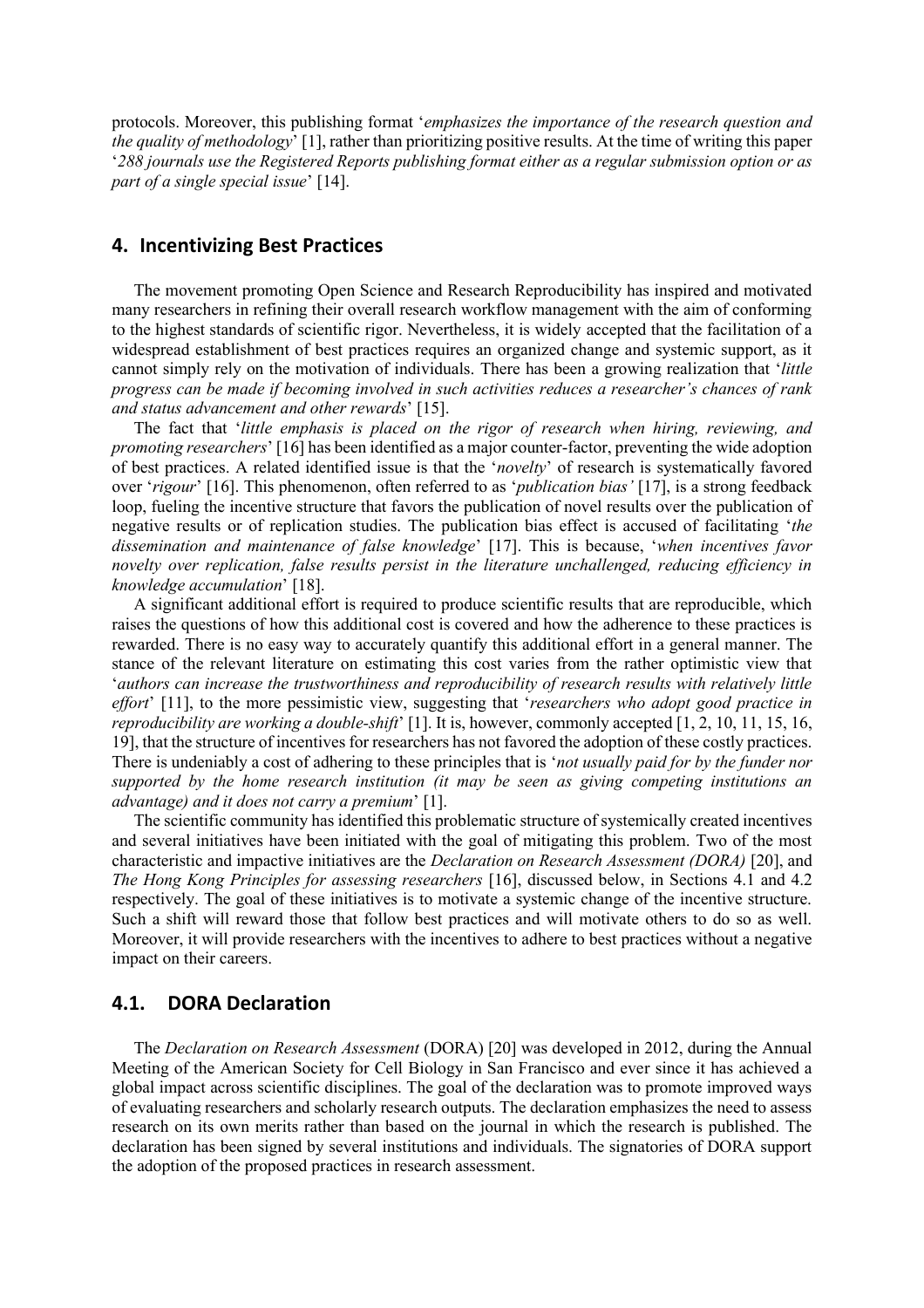The Declaration urges funding agencies and research institutions to be explicit about the criteria they use in evaluating the scientific productivity of grant applicants and in taking hiring/tenure/promotion decisions respectively. More specifically, it suggests considering '*the value and impact of all research outputs (including datasets and software) in addition to research publications*' [20].

An example of the adoption of the DORA principles in practice is the policy of the Swiss National Science Foundation (SNSF). Since August 2020, the career funding schemes of SNSF have no longer considered the impact factors of scientific journals at any stage of the evaluation. SNSF takes a more holistic approach in evaluating the research output as a whole. '*This includes publications as well as other areas such as cooperation with stakeholder groups, science outreach, datasets, software, patents, conference papers and prizes*' [21]. This is an example of the concrete and tangible impact that initiatives like DORA can have in reformulating the incentive structure of academic research.

### **4.2. The Hong Kong Principles (HKPs)**

The *Hong Kong Principles* (HKPs) for assessing researchers [16] were formalized in 2020, in the context of the 6th World Conference on Research Integrity. The focus of the initiative was on '*ensuring that researchers are explicitly recognized and rewarded for behaviors that strengthen research integrity*' [16]. More specifically, the HKPs emphasized the fact that '*research institutions should incentivize, reward, and assess individual researchers for behavior that fosters research integrity within their respective organization*' [16]. The abbreviated short version of the *Hong Kong Principles* can be summarized as follows:

- (I) Assess responsible research practices
- (II) Value complete reporting
- (III) Reward the practice of open science
- (IV) Acknowledge a broad range of research activities
- (V) Recognize other essential tasks like peer review and mentoring

We will now discuss how these five principles overlap with the motivation of the current work. Firstly, Principle (I) suggests that authors who follow best practices that promote reproducibility and research integrity should receive the appropriate recognition in the research assessment process. It is underlined that following these practices comes at a cost, in terms of time and resources, and thus researchers abiding by best practices '*may disadvantage themselves compared to colleagues not participating in these practices*' [16]. Similarly, valuing complete reporting (Principle (II)) is linked to the fact that '*these activities deserve to be credited in the assessment of researchers because they are essential for replicability, to make it possible to verify what was done, and to enable the reuse of data*' [16].

Principe (III), '*Reward the practice of open science*', directly promotes '*open access, open methods, open data, open code*' [16] not only as facilitators of research reproducibility, but also as factors promoting equality to the research process. A strong argument in favor of open science is that '*a considerable amount of public funds is used for research, and its results can have profound social impact*' [16]. Moreover, in the spirit of openness, it is suggested that all participating research authors of a work should '*openly describe how each person has contributed to a research project*' [16], using for instance the CRediT taxonomy [13]. Moreover, the use of unique author identifiers, such as the Open Researcher and Contributor ID (ORCID), is proposed so that each researcher can be uniquely and unambiguously identified. Lastly, abiding by the FAIR principles [12] of data sharing is underlined as an appropriate practice.

Different types of research should be considered (IV): from creating new ideas and testing them to replicating key findings and synthesizing existing research. It is characteristically emphasized that '*replication studies or research synthesis efforts are often not regarded as innovative enough in*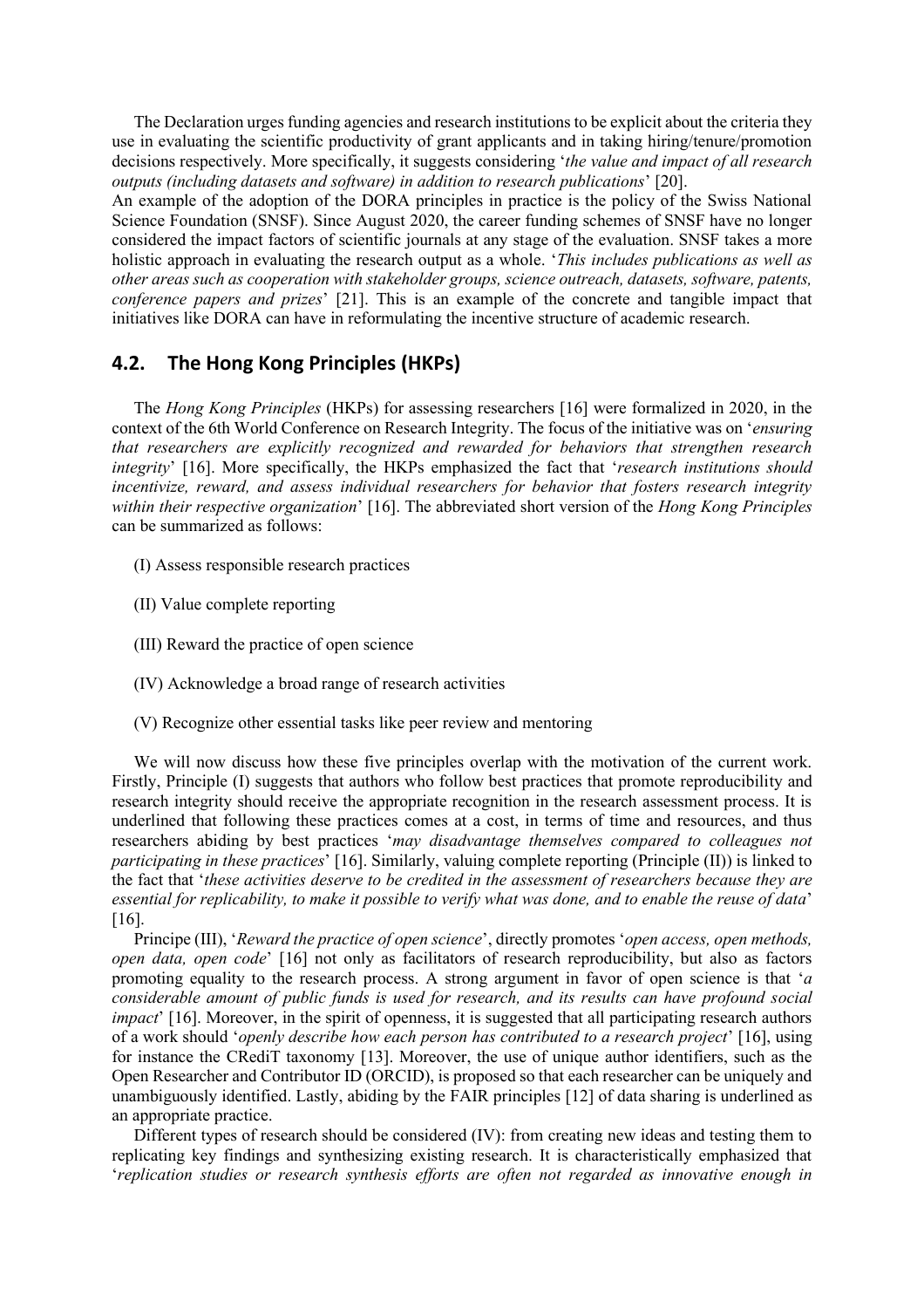*researcher assessments, despite their critical importance for the credibility of research*' [16]. Lastly, activities like peer review should be recognized (V). Peer review is viewed as a cornerstone of research assessment and scientific progress. The quality of the review that researchers provide should also be a contributing factor in their assessment. Such contributions can be easily identified since it is common for journals to recognize reviewers' contributions, pointing towards these reviews using unique identifiers, in platforms such as *Publons* [22].

# **4.3. Funding Agencies**

There is a growing interest over the subject of research reproducibility across scientific disciplines, among all types of stakeholders of scientific research. The growing awareness and realization of the stakes of encouraging transparency, openness and reproducibility in scientific research is driving policymakers to transform the current incentive structure. The policy changes are related to the preceding culture shift within the scientific community. As a result of the movement advocating for a more rigorous and fair research assessment, many funding agencies have taken significant steps in that direction.

A characteristic example is *Plan S* [23], which aims to enforce open-access publishing in the near future. *Plan S* was introduced in 2018, and it is supported by *cOAlition S*, an international consortium regrouping numerous national, international and charitable funders, as well as research organizations, under the support of the European Commission and the European Research Council (ERC). *Plan S* requires that '*from 2021, scientific publications that result from research funded by public grants must be published in compliant Open Access journals or platforms*' [23].

Steps in the same direction were also taken within the funding program Horizon 2020, of the European Union, which required research data of funded projects to be made available (with possible opt-outs), as well as demanding the submission of a '*Data Management Plan*' (DMP). Regarding its successor funding scheme, Horizon Europe (2021-2027), '*there are plans for compulsory DMPs and provisions in Model Grant Agreements (MGA) for open data availability*' [1]. In this scope, the report of the European Commission on the issue of the '*Reproducibility of results in the EU*' [1], makes concrete suggestions. More particularly, it suggests ensuring that '*issues related to research integrity are part of proposal evaluation*', and that '*reproducibility issues are part of DMPs*', making '*prior checks on existing results compulsory for research proposals*' and revising '*evaluation guidelines to reward robustness of methodologies*'. It is noteworthy that Horizon 2020 as well as Horizon Europe do not exclusively concern member-countries of the European Union, or associated countries, since they often allow the participation of researchers from third countries, a fact that underlines the global impact of the relevant decisions.

Similar initiatives have taken place in the USA as well, in which funders have directly linked reproducibility to evaluation. For instance, the National Institutes of Health (NIH) and the Agency for Healthcare Research and Quality (AHRQ) have '*put in place a policy, resources and training to support reproducibility, as part of their wider 'rigour' agenda*', including '*revised guidance concerning directly the evaluation of prior research in the instructions and review criteria for career development award applications and for Research Grant Applications*' [1].

There is, undoubtedly, a great ongoing systemic shift of national and international organizations towards the support of the adoption of best practices, which favor open and reproducible science. These practices have started becoming formal funding requirements as well as elements of the evaluation for research funding. Within this new emerging structure of incentives and legal requirements, it becomes evident that the sooner individual researchers and research communities adapt to these requirements, the faster their research will move forward.

# **4.4. Benefits for the Authors**

It is understandable that requiring researchers to dedicate additional effort to satisfy the requirements of openness, transparency and reproducibility, might be viewed with hesitation, concern or unwillingness. Building on the argumentation presented in previous sections, we now enumerate ten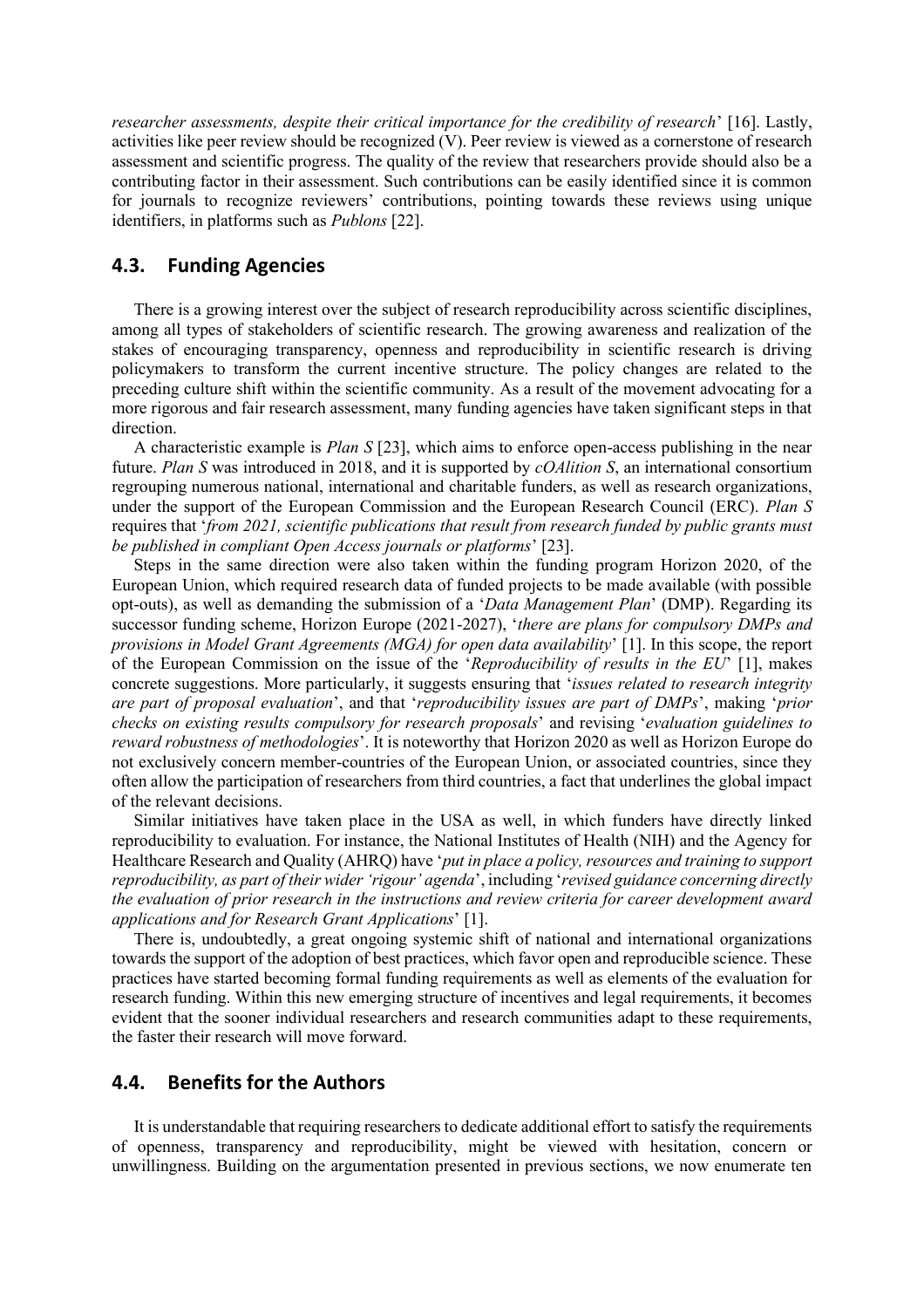concrete benefits (proposed by Gundersen et al [11]) that may motivate the authors to put in the additional effort that is, undeniably, required.

1) Contribute to the promotion of more rigorous science

2) Receive credit for all research output (datasets, code)

3) Increase visibility and citability of your research

4) Better funding potential under new requirements

5) Offer variety to your CV

6) Improve management of your research assets

7) Facilitate the reproduction of your work

8) Timely adaptation to new publishing requirements

9) Attract transformative students and colleagues

10) Demonstrate leadership and forward thinking

In addition to these benefits for the individuals, it is important to also reflect on the positive repercussion on the research community of a certain field, such as indoor positioning:

(i) Field moves forward faster (direct reuse of existing methods, baselines).

(ii) Ability to make consistent and repeatable comparisons and to select the best performing methods.

(iii) Gaining time by not reinventing the wheel, but focusing on more meaningful research directions.

(iv) Have the infrastructure to be competitive as a discipline in the forthcoming research funding context.

(v) Transparent overview of the State of the Art, facilitating the market adoption of the most adequate methods.

(vi) The field can become renowned for being at the forefront of the effort for research reproducibility.

# **5. Suggestions for the Indoor Positioning Community**

The presented initiatives of the scientific community, of the related funding agencies and of other involved stakeholders, suggest that this emerging culture of transparency and openness of the scientific process is moving on from being a noteworthy and rare practice, to becoming a *sine qua non*. Apart from the cultural dimension, concrete policy measures have already started being implemented in the research funding process, across all research disciplines. For some disciplines it might be inherently more difficult to support reproducibility, compared to others. The field of indoor positioning research enjoys a head start compared to other disciplines, due to the nature of the discipline and to the fact that the vast majority of the research outcomes can be presented and shared in the form of computer code. Moreover, certain established activities of the community, such as the IPIN competition [24], constitute an excellent example of transparent, rigorous and consistent comparison of research outcomes. In this section, we propose a non-exhaustive list of concrete steps that the indoor positioning research community could take to accelerate its pace towards becoming a truly reproducible discipline. These steps could be encouraged by the IPIN conference, as well as by other related conferences, journals and special sessions that lie within the thematic area of indoor positioning.

### **5.1. Reproducibility Checklist**

A first idea that could be easily implemented and that could have a direct and significant repercussion, would be the creation of a checklist of reproducibility-enhancing points for future paper submissions. The suggested points, which are in line with the ongoing similar actions, are:

(1) **Open code**: Do the authors provide the code implementation related to the paper's content? Are all relevant pieces of information, that would facilitate the reproduction of the tests provided (as for instance, versions of packages/libraries used, dependencies declared, etc.)? If the code implementation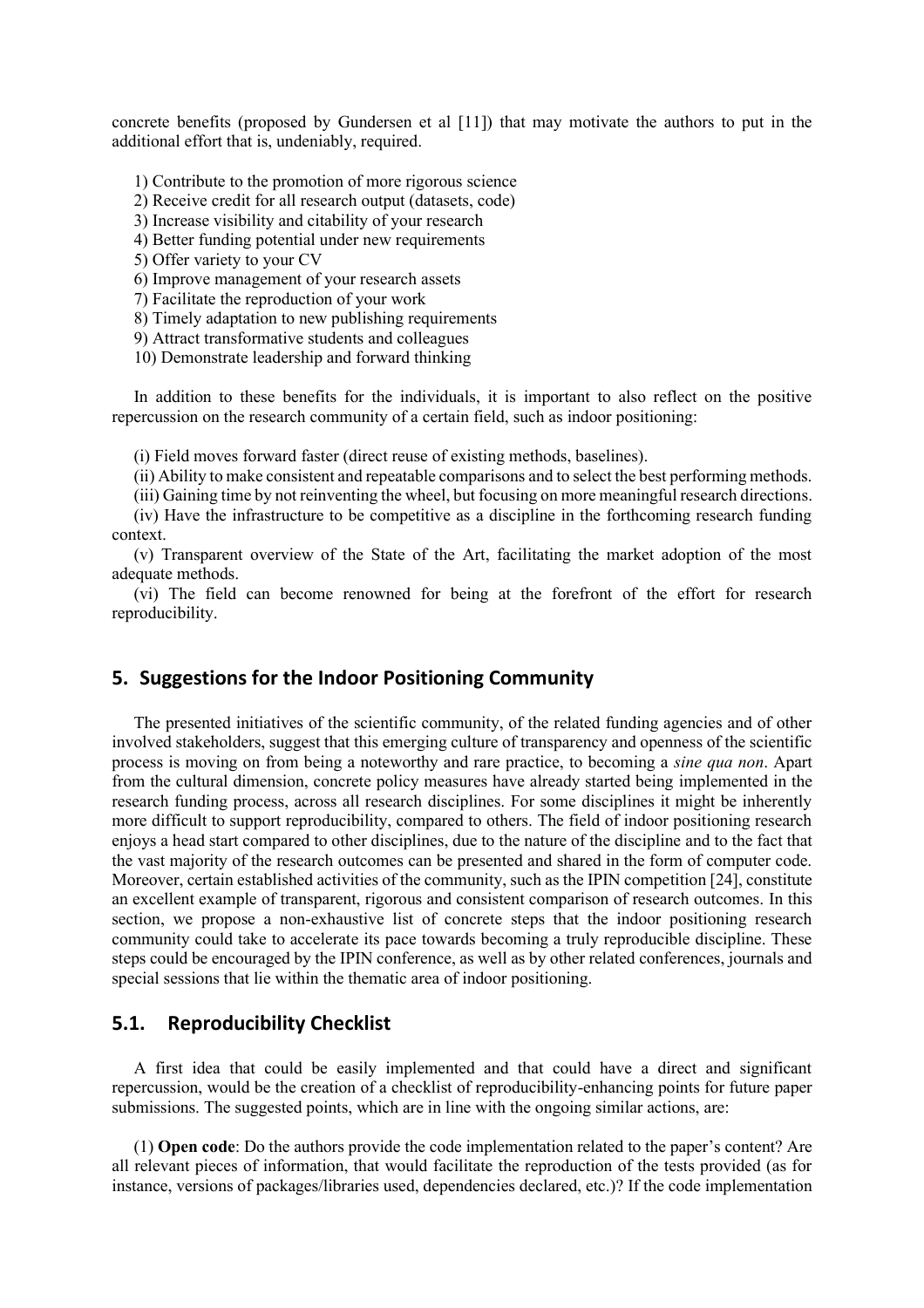is not shared, is there a justification provided (Reasons for opting out could be: IPR issues, insufficient resources, third-party owning part of the code, etc.)?

(2) **Open FAIR data**: If the authors use data that they collected, do they share these data? Does the data sharing comply with the FAIR principles? Is the data collection method sufficiently described (method of collection, system for defining the spatiotemporal ground truth and its estimated level of accuracy, etc.)? Is the train/validation/test set repartition of the data available? If the dataset used is not shared, is a justification provided (Reasons for opting out could be: IPR issues, insufficient resources, third-party owning the data, etc.)? If the authors use public data, is the source clearly referenced?

(3) **Deployment description**: If a deployment is used in the paper, is it sufficiently described (Ground truth collection method, type(s) of Access Point (AP) technology used, type of mobile devices, AP density, type/map of environment, size of the area of AP deployed, data collection area size, etc.)?

(4) **Evaluation protocol description**: Is the evaluation protocol clearly described? Is there a baseline method used? Is the proposed method compared against the baseline in a fair and consistent way (using, for instance, the same dataset)?

(5) **Declared roles of contributors**: Are the roles of all contributors appearing in the author list clearly defined (A simple adoption of the *CRediT* [13] author statement can address this point)?

The above proposed items, or a subset of them, could be adopted, either as optional or as mandatory points that a paper submission should fulfil. The level of compliance with these points could also become a factor of the evaluation of papers. If such a checklist were to be adopted, its requirements would need to be publicly announced in the call for papers. Moreover, a mechanism such as the *Open Science Badges* [25], could be a first step of positive encouragement of these best practices.

# **5.2. Other Actions**

In addition to the above discussed checklist, there exist other simple steps that the community could take, which could encourage and motivate actions towards more reproducible research. Indicatively, we propose:

(i) The adjustment of a more flexible structure of **Peer Review** questionnaires,

(ii) The encouragement of **Replication Studies** in a formal context,

(iii) The adoption of the **Registered Reports** format,

(iv) The repeating evaluation, through time, of the level of reproducibility of the field by **Scoping Studies** and surveys,

(v) **Recognizing and rewarding** outstanding efforts facilitating reproducibility.

These actions are becoming common practices in many disciplines, and they could be particularly useful in the field of indoor positioning research. More specifically, in relation to the first point, the questions that a reviewer has to answer when assessing a paper submission in the context of the **Peer Review** process (i), are often written in a way that predetermines that submissions with positive results will be preferably evaluated. This may result in unfairly treating other types of studies (studies with negative results, replication studies, surveys) which should be encouraged as well, and should be evaluated with criteria that are relevant to their nature. Thus, the questions that the reviewers are invited to answer could be enriched or could be made adaptable to the type of the paper, without favoring apriori novelty over replication. Depending on whether the paper concerns a novel idea (positive results), a replication study (negative or confirmatory results), or a survey (literature review / State of the Art), the peer review procedure could be adapted accordingly.

The idea of **Replication Studies** (ii) can be a very interesting direction for the indoor positioning research community. A common experience of experts of this field is the fact that the fine-tuning of an IPS at each distinct deployment is a very important task that is determinant for the system's performance. Inviting the community to replicate published works and to evaluate the consistency of results, either on the same or on different datasets, is a precious exercise to encourage. The invitation for replication studies could take place in the context of special sessions at conferences like IPIN, on special issues in relevant journals or simply as a special submission type. Such submissions should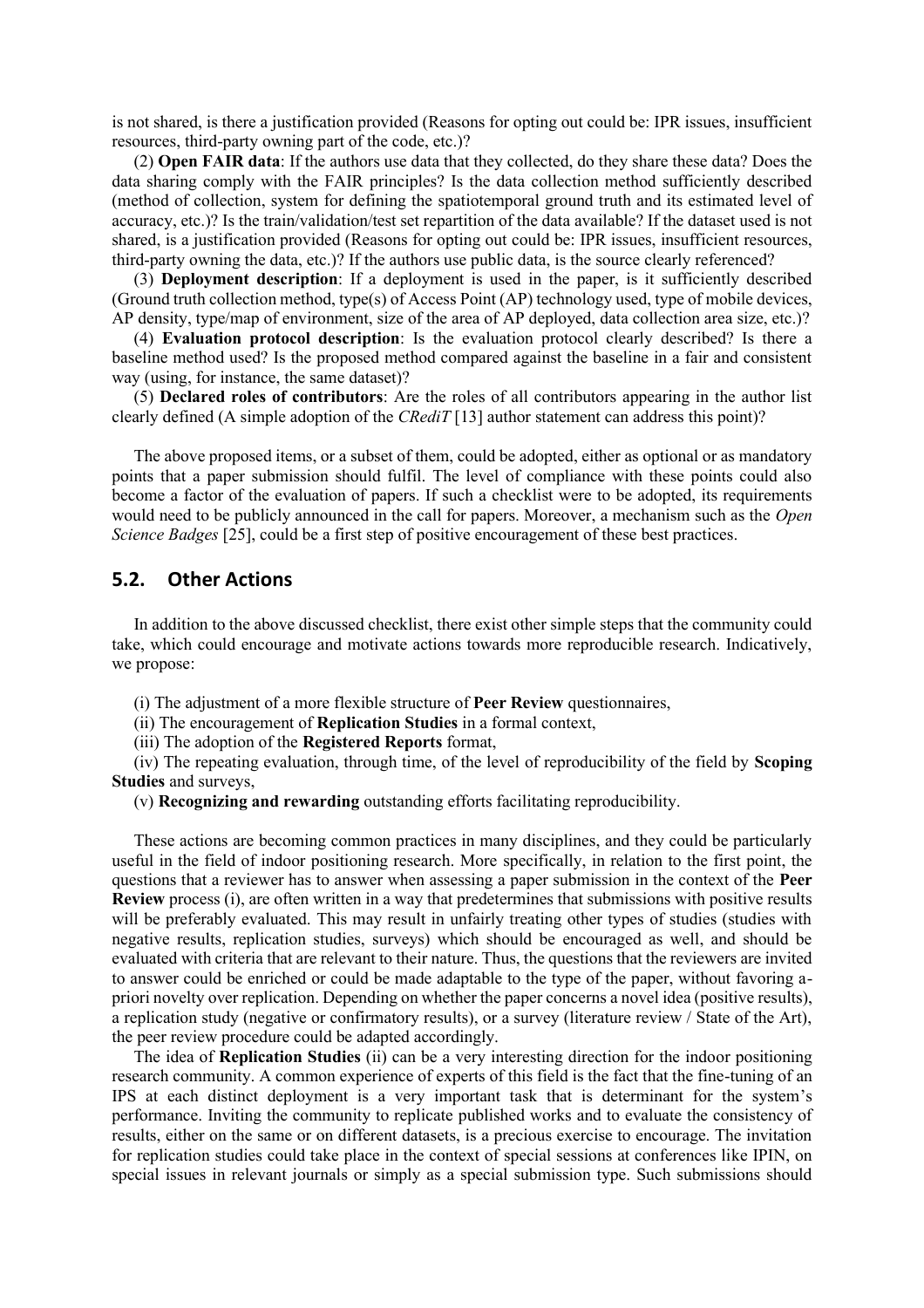respect some minimum requirements like open code and open data, both with a persistent identifier. The precious material that the community possesses from the annual IPIN competitions, could be used as excellent starting points for such studies. The submitted solutions of a certain year could be tested with data from upcoming years, upon the necessary adjustments that might be required. Such studies would evaluate the consistency of the performance of competing systems in different settings and would showcase the generalization potential of these systems.

The concept of **Registered Reports** (iii) could function as an indispensable steppingstone for the indoor positioning community in its effort to establish standards based on community agreement and, eventually, on consensus. Submitting for peer review the protocol and the methodology that is intended to be used in large scale experiments or in data collection projects, can offer a precious, timely, and targeted feedback by fellow peers, which can improve the overall design of the planned work. Moreover, should a registered report be accepted, its authors are reassured that the result of their laborious planned work will be accepted for publication. The potential for peer intervention and discussion on the protocol design phase facilitates the execution of protocols with a wider acceptance.

Registered Reports would be particularly useful for the cases of data collection projects, which aim to collect and publicize datasets. In such cases, a community approval of the data collection protocol before the actual data collection, gives the community the opportunity to control the quality of such processes. Since the public datasets are widely used by numerous research works of the field, the quality of their collection protocol may have a tremendous repercussion in the conclusions drawn by all their citing works. The timely feedback of peer review facilitated by the Registered Reports can greatly affect the quality of data collection works, and subsequently, of all future works reusing their materials.

The scoping report of the European Commission on the issue of the *Reproducibility of results in the EU* [1], indicates that '*there is a growing awareness of the problem in many disciplines, testified by scoping studies and seminal surveys*'. Indeed, interesting **Scoping Studies** (iv) in various disciplines [11, 26, 27, 28, 29] depict a realistic picture of the status of reproducibility in their respective field, following rigorous examinations of the relevant literature and providing fact-based conclusions. An objective understanding of the status of a field can assist the decision-making towards positive change. Therefore, a relevant survey on the current level of reproducibility of indoor positioning research would be an excellent steppingstone, and a future baseline to evaluate the progress of the indoor positioning community in this aspect. Lastly, such works are excellent examples of scenarios where the logic of Registered Reports would be appropriate, as the protocol of assessing the level of reproducibility of previous works of a field would be firstly peer reviewed and approved.

**Recognizing and rewarding** (v) researchers for their outstanding efforts to facilitate reproducibility is an efficient and inexpensive way in which the community could promote the culture of reproducible research [30]. One such example are the awards; along the various existing types of awards (best paper, best student paper, best presentation, best poster, etc.) '*awards, such as for outstanding effort to make complex results more reproducible or outstanding effort to reproduce results*' [30] could be added. Moreover, relevant conferences or journals could provide a definition of what constitutes '*an article with reproducible results and recognize these articles (e.g., with badges or other incentives)*' [30]. Lastly, the comparison of reproducible results across articles could take place in the form of a competition [30].

#### **6. Conclusions and Future Work**

In this work, we described the advancements in the world of academic science towards more reproducible research. The particular viewpoint was that of the Indoor Positioning research community. We proposed a series of steps that the community could undertake to assist *Research Reproducibility*. Moreover, the benefits of such actions within the transforming landscape of incentives in the academic world were extensively presented. In this context, we consider that most of the proposals are relatively inexpensive to implement.

Overall, there is a debate whether there is a '*replication crisis*' in science. Nevertheless, Reproducibility should not be framed as a crisis, but rather as an '*ideal*' [1]. This approach may summarize the mentality with which the numerous presented initiatives have motivated the ongoing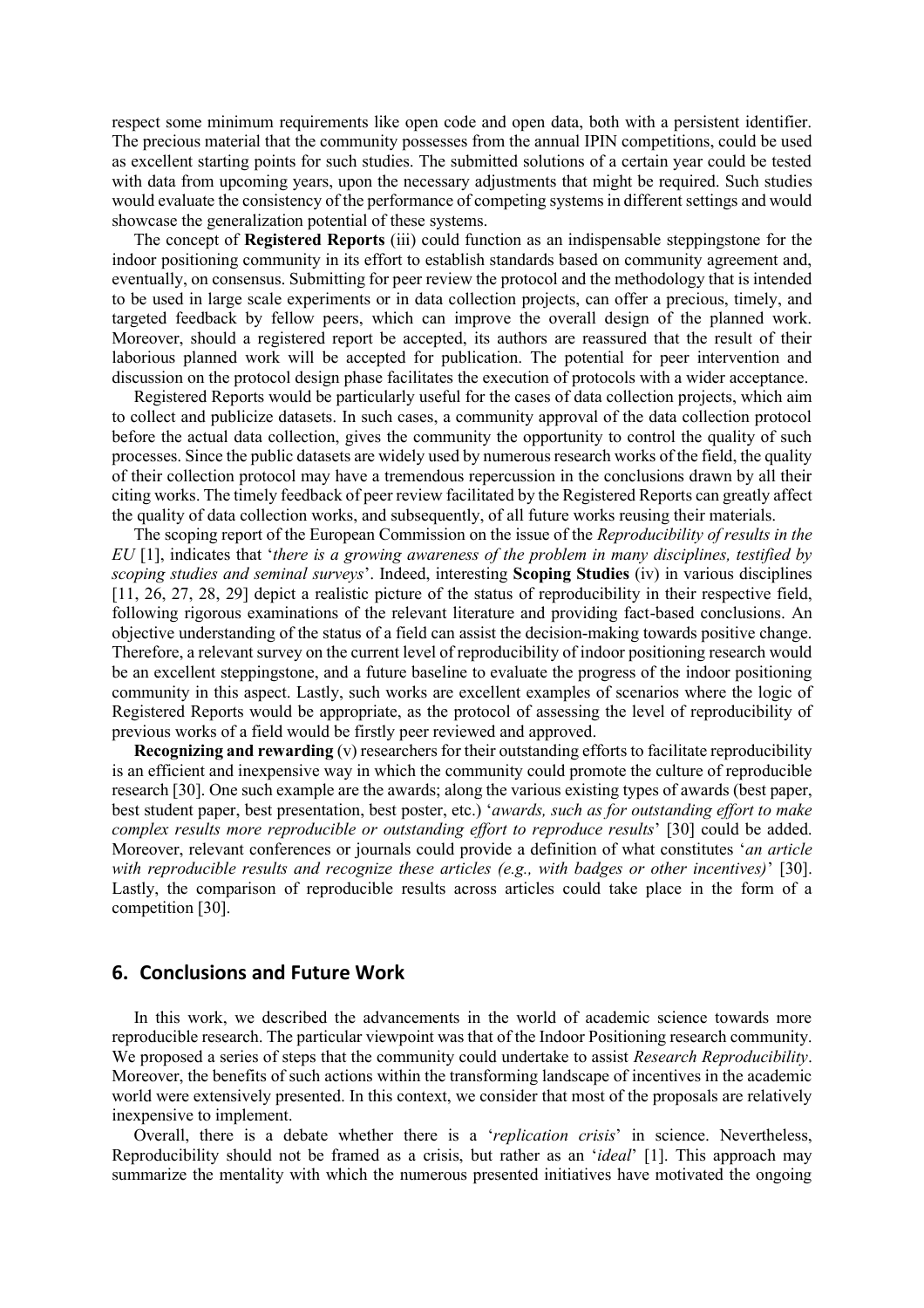culture shift. Indoor positioning research is at a crossroads. The community possesses the capital of several public datasets, which are being published at an increasing pace. Established activities of rigorous comparisons, such as the IPIN competitions, are part of the richness of the field. Nevertheless, the community has yet a lot of important steps to undertake. Directions such as increased openness of data and code, complete and unambiguous reporting, and standardized evaluation processes require urgent action. These directions, if followed, would provide the push forward that the field deserves.

As a part of their immediate future plans, the authors of this work intend to design a protocol for studying a volume of works of the field and creating a survey that will provide an overview of the *status of reproducibility of the field*. It would be ideal if such a work were conducted with the wider possible participation of experts in this field, who are warmly invited to co-create it.

#### **7. Acknowledgements**

This work was funded by the Swiss National Science Foundation, under the *Spark* Funding scheme, in the context of the project *Eratosthenes* (No. 195964).

The first author would like to acknowledge the *Swiss Reproducibility Network* (SwissRN), since his participation to it has inspired the current work and has facilitated the access to multiple interesting relevant resources.

# **8. References**

- [1] W. Lusoli, Reproducibility of Scientific Results in the EU: Scoping Report. Publications Office of the European Union, 2020. [Online].
- [2] National Academies of Sciences, Engineering, and Medicine, Reproducibility and Replicability in Science. Washington, DC: The National Academies Press, 2019. [Online]. Available: https://www.nap.edu/catalog/25303/reproducibility-and-replicability-in-science
- [3] H. E. Plesser, Reproducibility vs. Replicability: A Brief History of a Confused Terminology, Frontiers in neuroinformatics, vol. 11, pp.76–76, Jan. 2018, publisher: Frontiers Media S.A. [Online]. Available:<https://pubmed.ncbi.nlm.nih.gov/29403370>
- [4] L. A. Barba, Terminologies for reproducible research, 2018
- [5] B. T. Essawy, J. L. Goodall, D. Voce, M. M. Morsy, J. M. Sadler, Y. D. Choi, D. G. Tarboton, and T. Malik, A taxonomy for reproducible and replicable research in environmental modelling, Environmental Modelling & Software, vol. 134, p. 104753, 2020. [Online]. Available: https://www.sciencedirect.com/science/article/pii/S1364815219311612
- [6] S. Adler, S. Schmitt, K. Wolter, and M. Kyas, A survey of experimental evaluation in indoor localization research, in 2015 International Conference on Indoor Positioning and Indoor Navigation (IPIN), 2015.
- [7] F. Potortì, S. Park, A. R. Jiménez Ruiz, P. Barsocchi, M. Girolami, A. Crivello, S. Y. Lee, J. H. Lim, J. Torres-Sospedra, F. Seco, R. Montoliu, G. M. Mendoza-Silva, M. D. C. Pérez Rubio, C. Losada-Gutiérrez, F. Espinosa, and J. Macias-Guarasa, Comparing the performance of indoor localization systems through the evaal framework, Sensors, vol. 17, no. 10, 2017. [Online]. Available: https://www.mdpi.com/1424-8220/17/10/2327
- [8] C. M. de la Osa, G. G. Anagnostopoulos, M. Togneri, M. Deriaz, and D. Konstantas, Positioning evaluation and ground truth definition for real life use cases, in 2016 International Conference on Indoor Positioning and Indoor Navigation (IPIN), 2016.
- [9] G. M. Mendoza-Silva, J. Torres-Sospedra, F. Potortì, A. Moreira, S. Knauth, R. Berkvens, and J. Huerta, Beyond euclidean distance for error measurement in pedestrian indoor location, IEEE Transactions on Instrumentation and Measurement, vol. 70, pp. 1–11, 2021.
- [10] M. R. Munafò, B. A. Nosek, D. V. M. Bishop, K. S. Button, C. D. Chambers, N. Percie du Sert, U. Simonsohn, E.-J. Wagenmakers, J. J. Ware, and J. P. A. Ioannidis, A manifesto for reproducible science, Nature Human Behaviour, vol. 1, no. 1, p. 0021, Jan. 2017. [Online]. Available: <https://doi.org/10.1038/s41562-016-0021>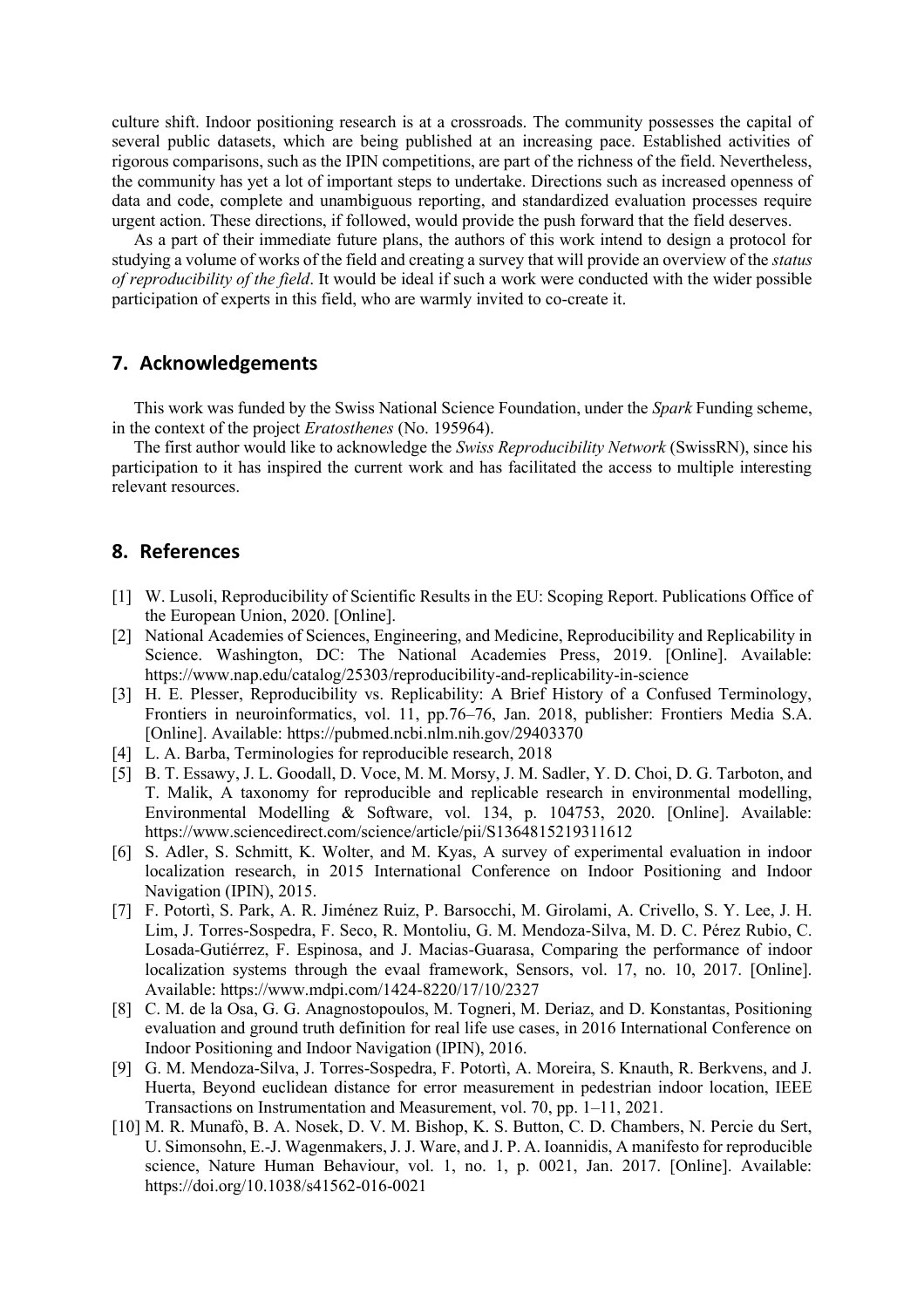- [11] O. E. Gundersen, Y. Gil, and D. W. Aha, On reproducible AI: Towards reproducible research, open science, and digital scholarship in AI publications, AI Magazine, vol. 39, no. 3, pp. 56–68, Sep. 2018. [Online]. Available: https://ojs.aaai.org/index.php/aimagazine/article/view/2816
- [12] M. D. Wilkinson, M. Dumontier, I. J. J. Aalbersberg, G. Appleton, M. Axton, A. Baak, N. Blomberg, J.-W. Boiten, L. B. da Silva Santos, P. E. Bourne, J. Bouwman, A. J. Brookes, T. Clark, M. Crosas, I. Dillo, O. Dumon, S. Edmunds, C. T. Evelo, R. Finkers, A. Gonzalez-Beltran, A. J. G. Gray, P. Groth, C. Goble, J. S. Grethe, J. Heringa, P. A. C. 't Hoen, R. Hooft, T. Kuhn, R. Kok, J. Kok, S. J. Lusher, M. E. Martone, A. Mons, A. L. Packer, B. Persson, P. Rocca-Serra, M. Roos, R. van Schaik, S.-A. Sansone, E. Schultes, T. Sengstag, T. Slater, G. Strawn, M. A. Swertz, M. Thompson, J. van der Lei, E. van Mulligen, J. Velterop, A. Waagmeester, P. Wittenburg, K. Wolstencroft, J. Zhao, and B. Mons, "The FAIR guiding principles for scientific data management and stewardship," Sci Data, vol. 3, p. 160018, Mar. 2016.
- [13] "CRediT contributor roles taxonomy," https://casrai.org/credit/, Sep. 2019, accessed: 2021-5-5.
- [14] Center for Open Science, "Registered reports," https://www.cos.io/initiatives/registered-reports, accessed: 2021-5-7.
- [15] R. A. Lundwall, Changing institutional incentives to foster sound scientific practices: One department, Infant Behavior and Development, vol. 55, pp. 69–76, 2019. [Online]. Available: https://www.sciencedirect.com/science/article/pii/S0163638318300900
- [16] D. Moher, L. Bouter, S. Kleinert, P. Glasziou, M. H. Sham, V. Barbour, A.-M. Coriat, N. Foeger, and U. Dirnagl, The hong kong principles for assessing researchers: Fostering research integrity, PLOS Biology, vol. 18, no. 7, pp. 1–14, 07 2020. [Online]. Available: https://doi.org/10.1371/journal.pbio.3000737
- [17] A. Cockburn, P. Dragicevic, L. Besançon, and C. Gutwin, Threats of a replication crisis in empirical computer science, Commun. ACM, vol. 63, no. 8, p. 70–79, Jul. 2020. [Online]. Available: https://doi.org/10.1145/3360311
- [18] B. A. Nosek, J. R. Spies, and M. Motyl, Scientific utopia: II. restructuring incentives and practices to promote truth over publishability, Perspectives on Psychological Science, vol. 7, no. 6, pp. 615– 631, 2012, pMID: 26168121. [Online]. Available: https://doi.org/10.1177/1745691612459058
- [19] N. Mejlgaard, L. Bouter, G. Gaskell, P. Kavouras, N. Allum, A.-K. Bendtsen, C. Charitidis, N. Claesen, K. Dierickx, A. Domaradzka, A. Elizondo, N. Foeger, M. Hiney, W. Kaltenbrunner, K. Labib, A. Marušić, M. Sørensen, T. Ravn, R. Scepanovic, and G. Veltri, Research integrity - nine ways to move from talk to walk, Nature, vol. 586, 10 2020.
- [20] "Declaration on research assessment (dora)," https://sfdora.org, Jan. 2018, accessed: 2021-4-30.
- [21] "The snsf has signed the dora declaration," http://www.snf.ch/en/theSNSF/research-policies/doradeclaration/Pages/default.aspx, accessed: 2021-4-30.
- [22] "Publons.com the home of expert peer review." https://publons.com/about/home, accessed: 2021- 5-4.
- [23] "Plan s an initiative for open access publishing," https://www.coalition-s.org, accessed: 2021-5- 4.
- [24] J. Torres-Sospedra, A. R. Jiménez, A. Moreira, T. Lungenstrass, W.-C. Lu, S. Knauth, G. M. Mendoza-Silva, F. Seco, A. Pérez-Navarro, M. J. Nicolau, A. Costa, F. Meneses, J. Farina, J. P. Morales, W.-C. Lu, H.-T. Cheng, S.-S. Yang, S.-H. Fang, Y.-R. Chien, and Y. Tsao, Off-Line Evaluation of Mobile-Centric indoor positioning systems: The experiences from the 2017 IPIN competition, Sensors, vol. 18, no. 2, Feb. 2018.
- [25] Center for Open Science, "Open science badges", https://www.cos.io/initiatives/badges, accessed: 2021-5-5.
- [26] J. H. Stagge, D. E. Rosenberg, A. M. Abdallah, H. Akbar, N. A. Attallah, and R. James, Assessing data availability and research reproducibility in hydrology and water resources, Scientific Data, vol. 6, no. 1, p. 190030, Feb. 2019. [Online]. Available: https://doi.org/10.1038/sdata.2019.30
- [27] O. E. Gundersen and S. Kjensmo, State of the art: Reproducibility in artificial intelligence, Proceedings of the AAAI Conference on Artificial Intelligence, vol. 32, no. 1, Apr. 2018. [Online]. Available: https://ojs.aaai.org/index.php/AAAI/article/view/11503
- [28] N. Bonneel, D. Coeurjolly, J. Digne, and N. Mellado, Code replicability in computer graphics, ACM Trans. Graph., vol. 39, no. 4, Jul. 2020. [Online]. Available: https://doi.org/10.1145/3386569.3392413